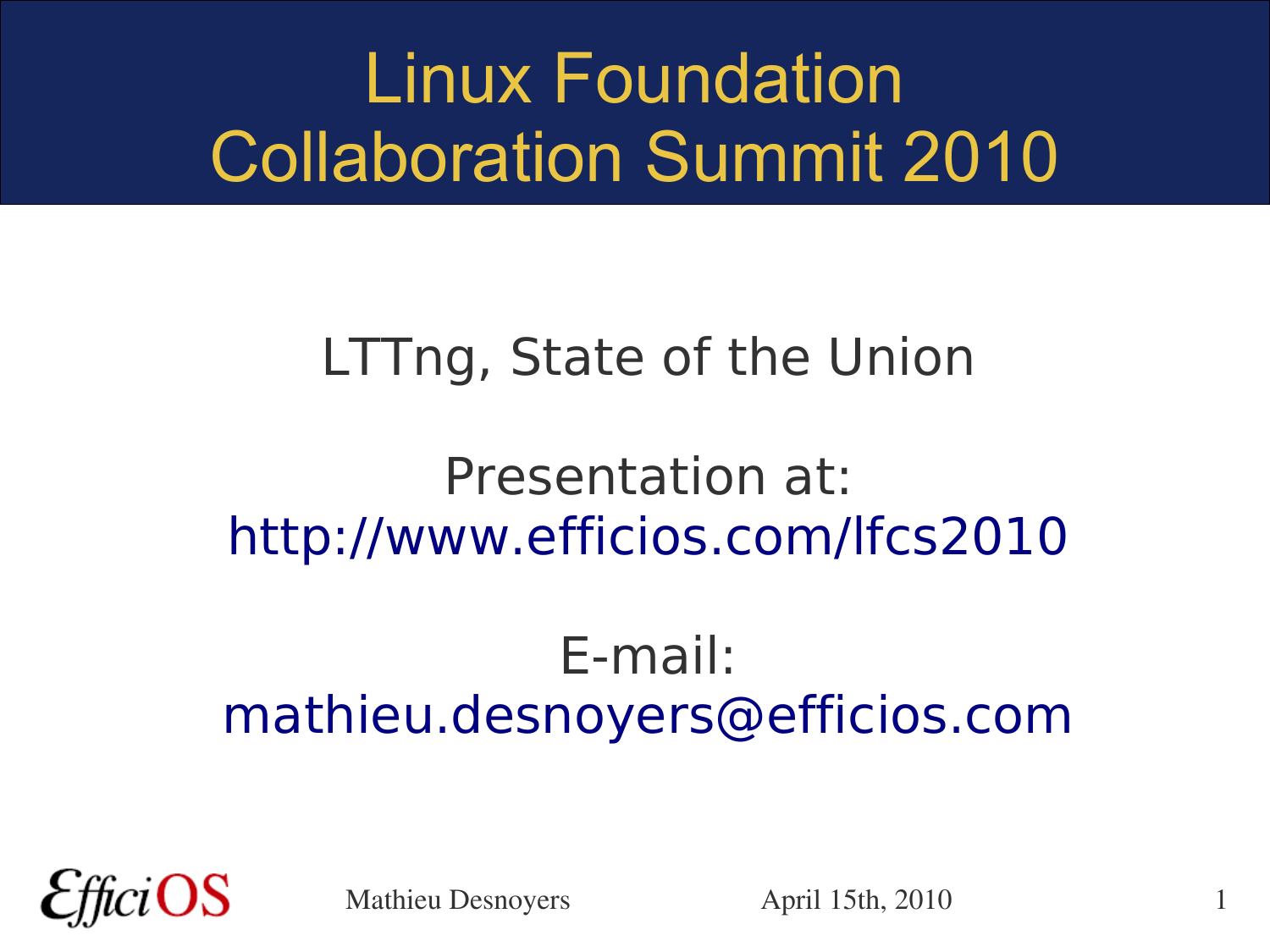#### > Presenter

- Mathieu Desnoyers
- EfficiOS Inc.
	- [http://www.efficios.com](http://www.efficios.com/)
- Author/Maintainer of
	- LTTng, LTTV, Userspace RCU
- Ph.D. in computer engineering
	- Low-Impact Operating System Tracing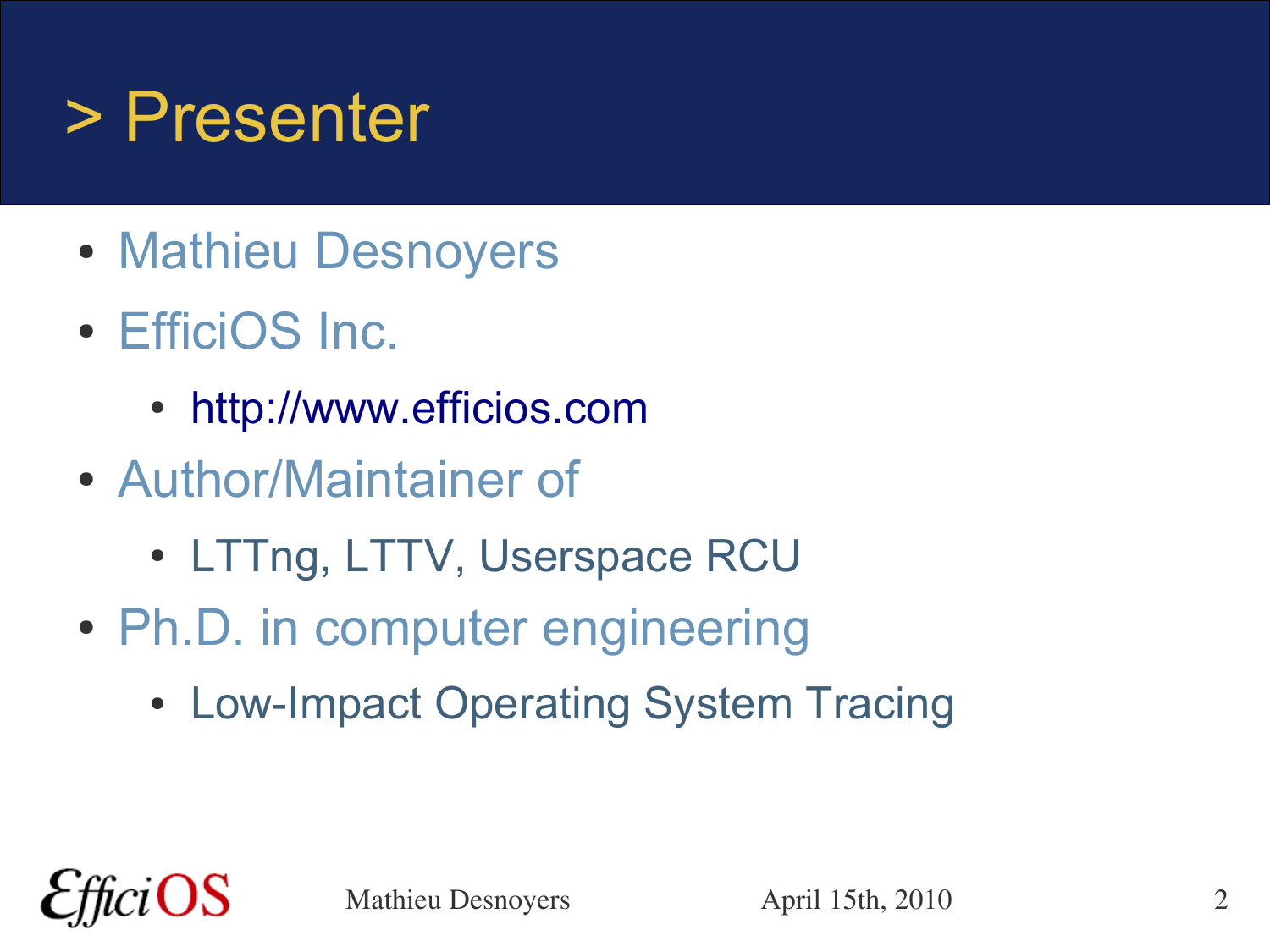#### > Plan

- Current state of LTTng
- State of kernel tracing in Linux
- User requirements
- Vertical vs Horizontal integration
- LTTng roadmap for 2010
- Conclusion

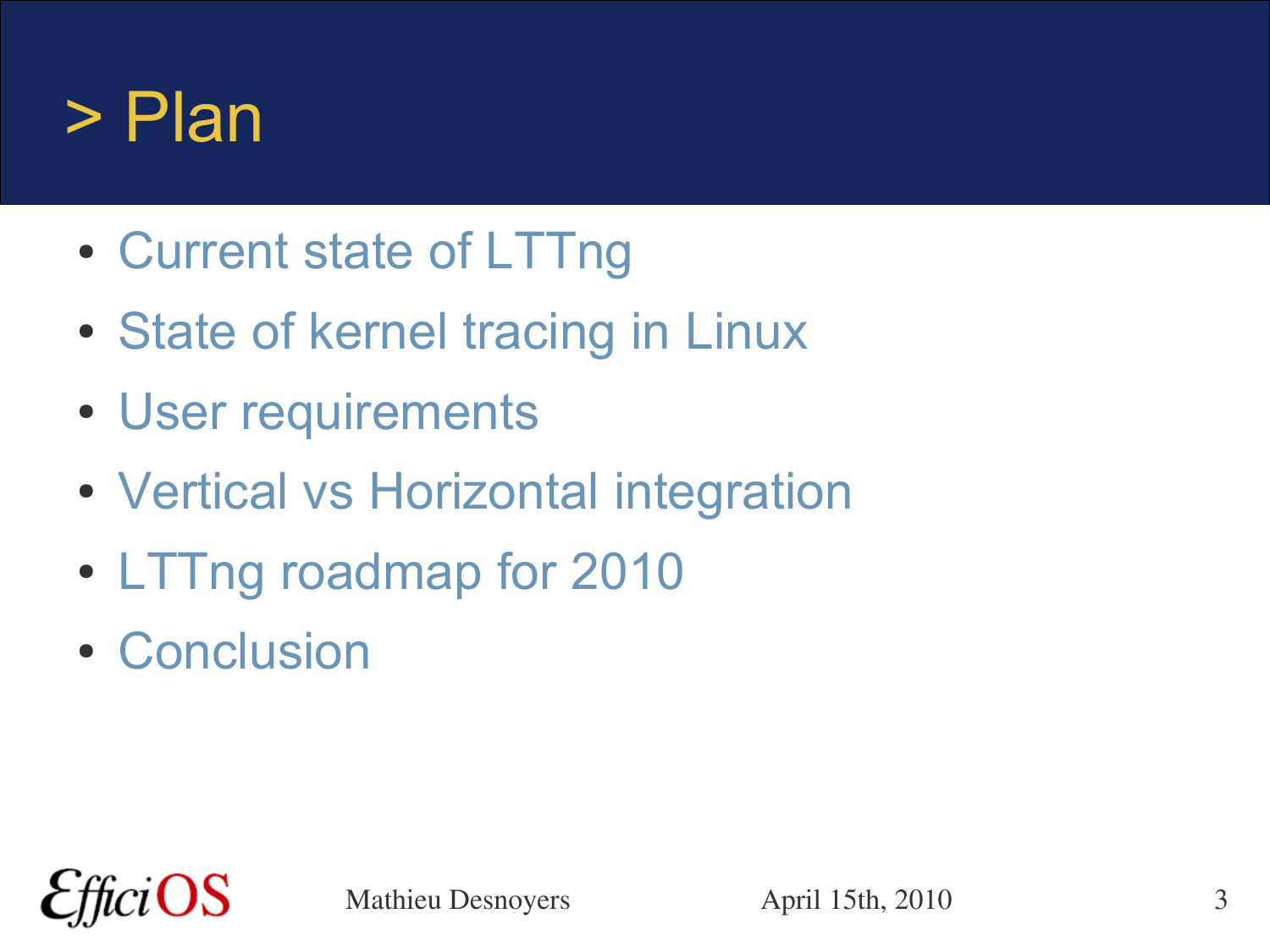# > Current status of LTTng

- LTTng dual-licensing: GPLv2/LGPLv2.1
- UST user-space tracer

– Userspace RCU (LGPLv2.1)

- Eclipse Linux Tools Project LTTng Integration
- User-space static tracepoint integration with gdb
- LTTng kernel tracer
	- maintainance-mode in 2009 (finished my Ph.D.)

– active development restarting in 2010

Mathieu Desnoyers April 15th, 2010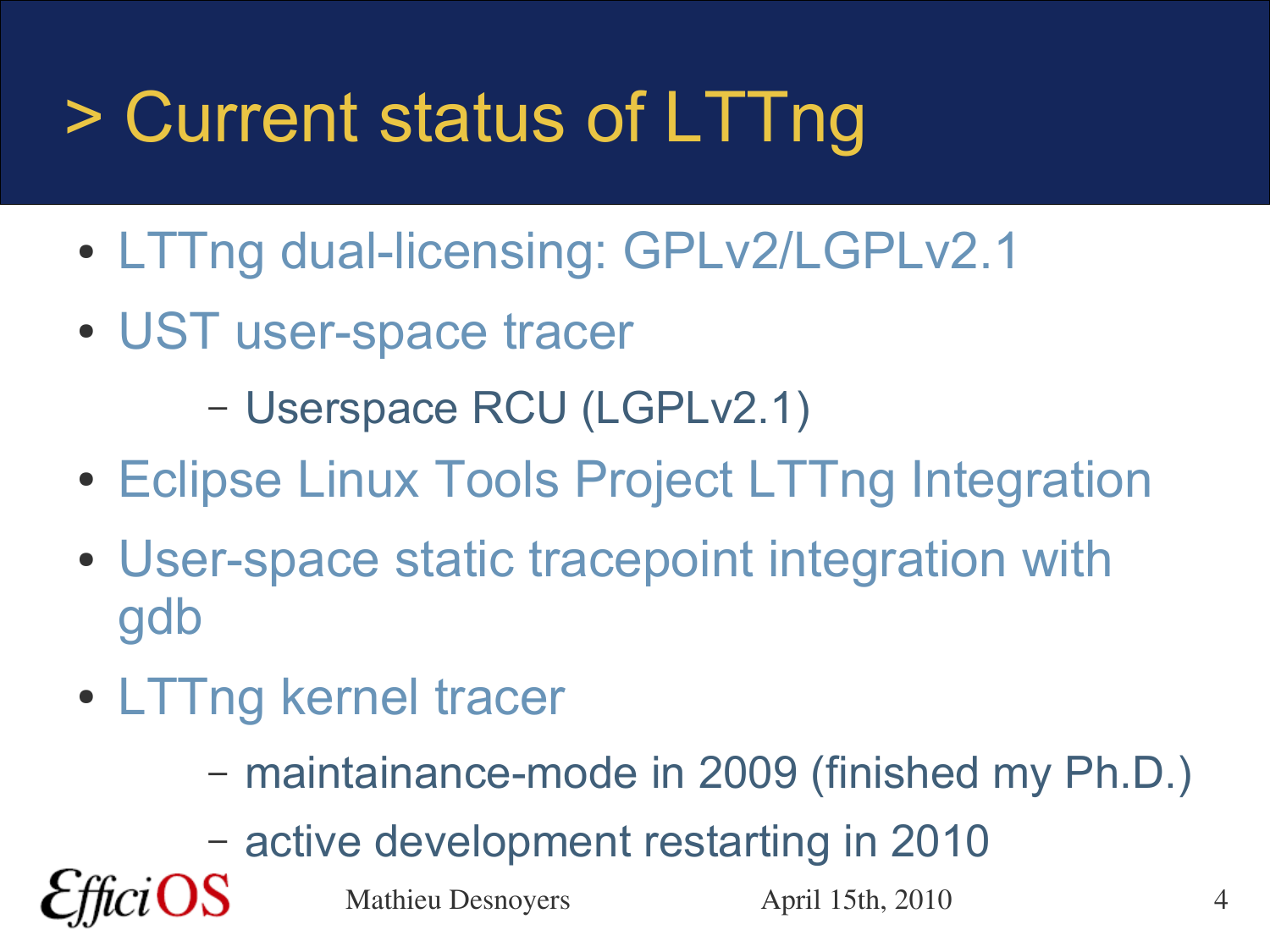### > LTTng dual-licensing GPLv2/LGPLv2.1

- LGPLv2.1 license is required to share code with user-space tracer library.
- License chosen to allow tracing of non-GPL applications.
- Headers are licensed under BSD:
	- Demonstrates that these headers can be included in non-GPL code.
- Applies to:
	- LTTng, Tracepoints, Kernel Markers, Immediate Values

Mathieu Desnoyers April 15th, 2010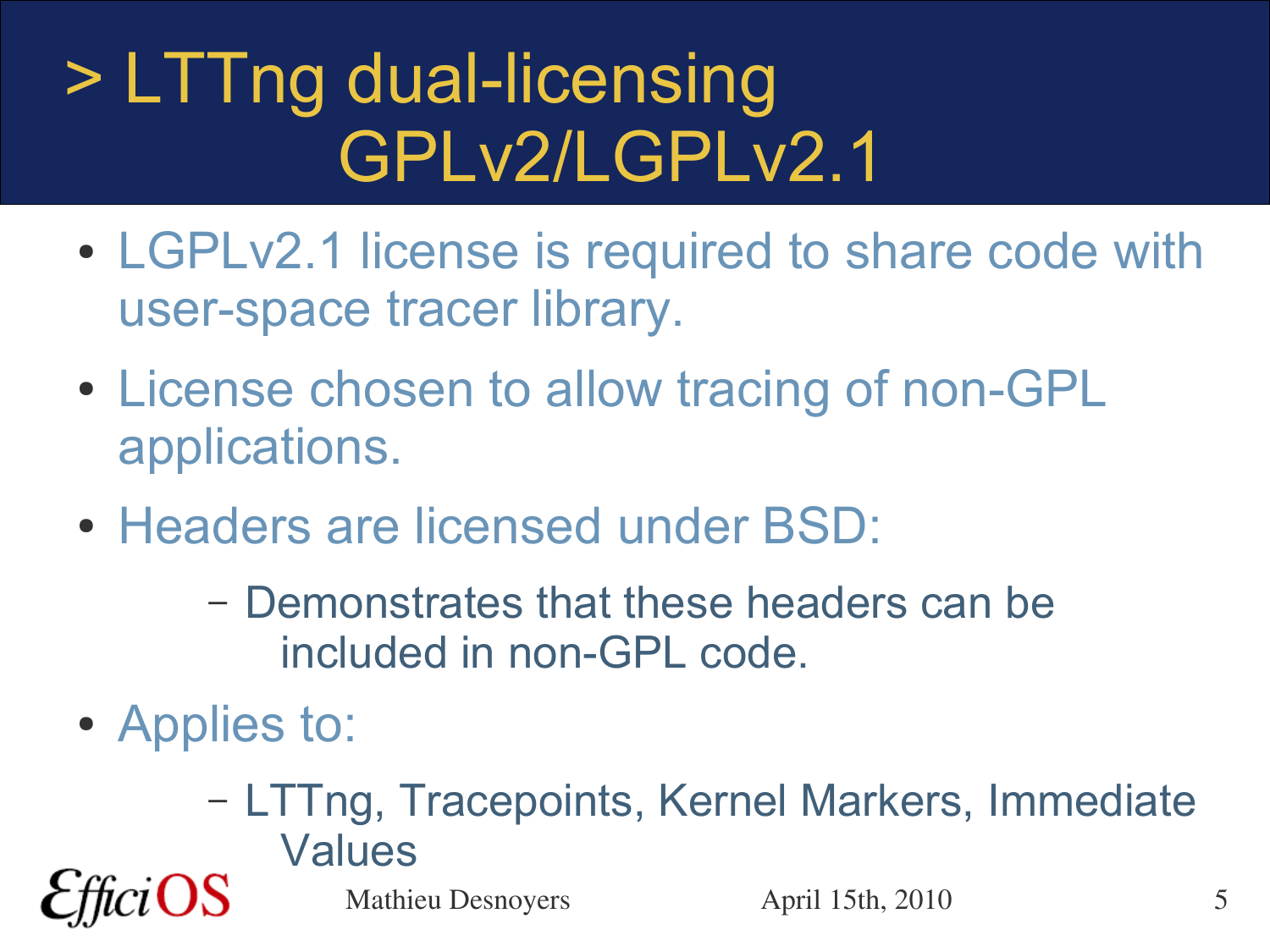# > User-space Tracing (UST) (1)

- LTTng port to user-space
- Re-uses Tracepoints and LTTng ring buffer
- Uses Userspace RCU for control synchronization
- Shared memory map with consumer daemon
- Per-process per-cpu ring buffers

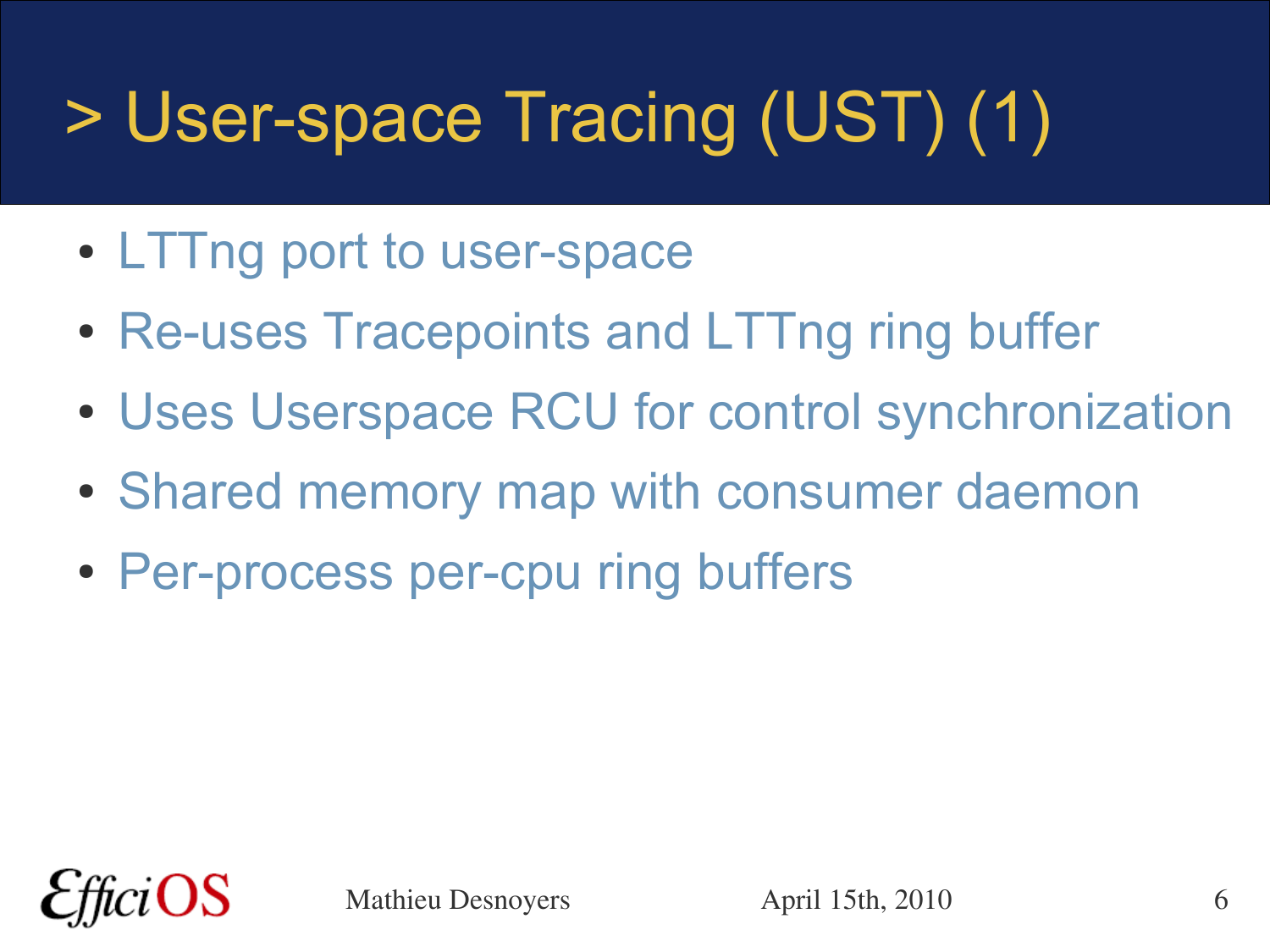# > User-space Tracing (UST) (2)

- The road ahead
	- Userspace trace clock for more architectures
		- Some require Linux kernel vDSO support for trace clock
	- Utrace
		- Provide information about thread creation, exec(), etc...
		- Current alternative: overload library symbols



Mathieu Desnoyers **April 15th, 2010** 7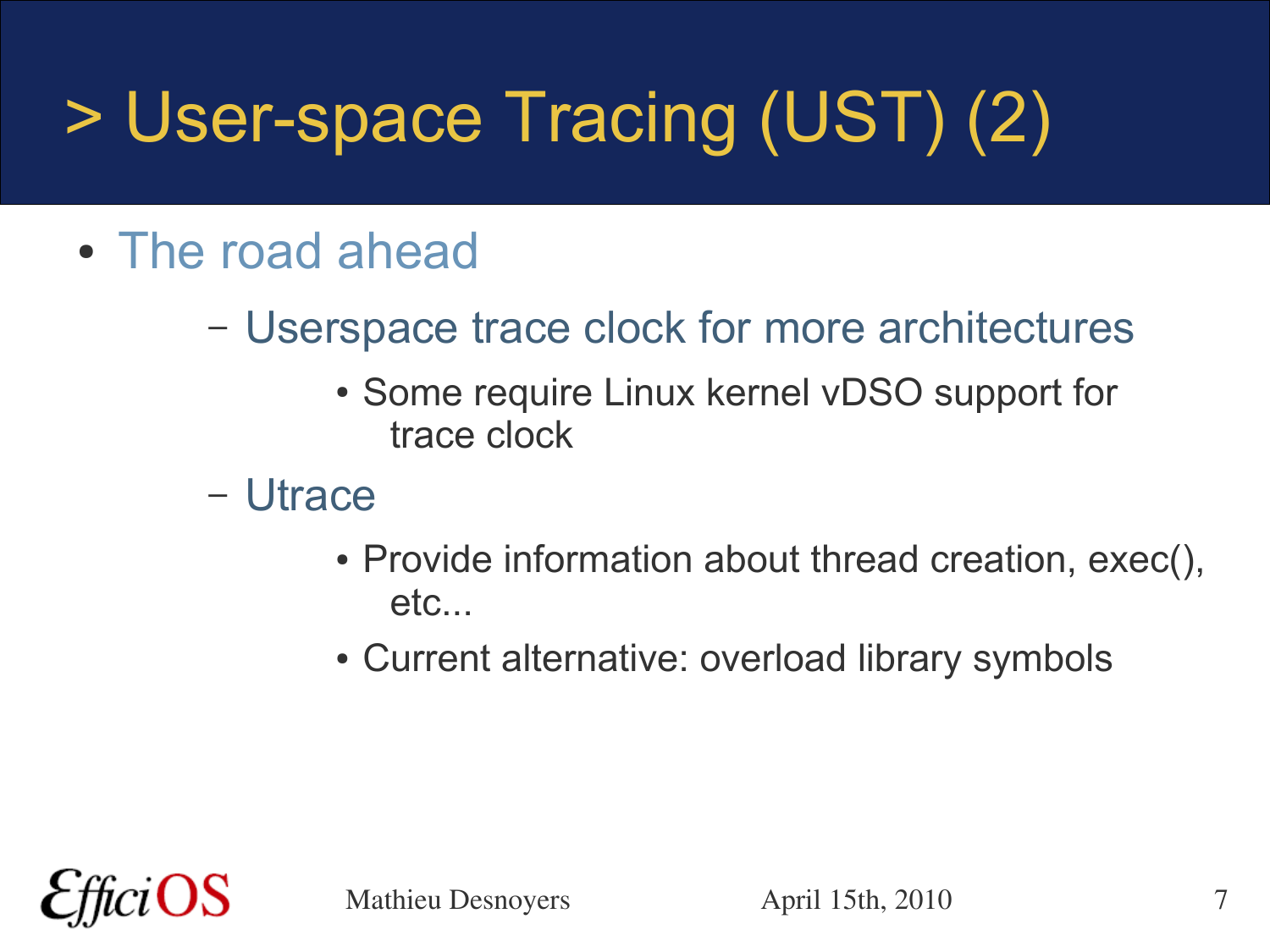### > Userspace RCU

- Licensed under LGPLv2.1 since May 9 2009, with IBM grant use of RCU patent.
- Supports

OS

- x86 (i386, i486, i586, i686)
- x86 64-bit
- PowerPC 32/64
- S390, S390x
- Sparcv9 32/64
- Alpha and ia64 (with gcc 4.x atomic builtins)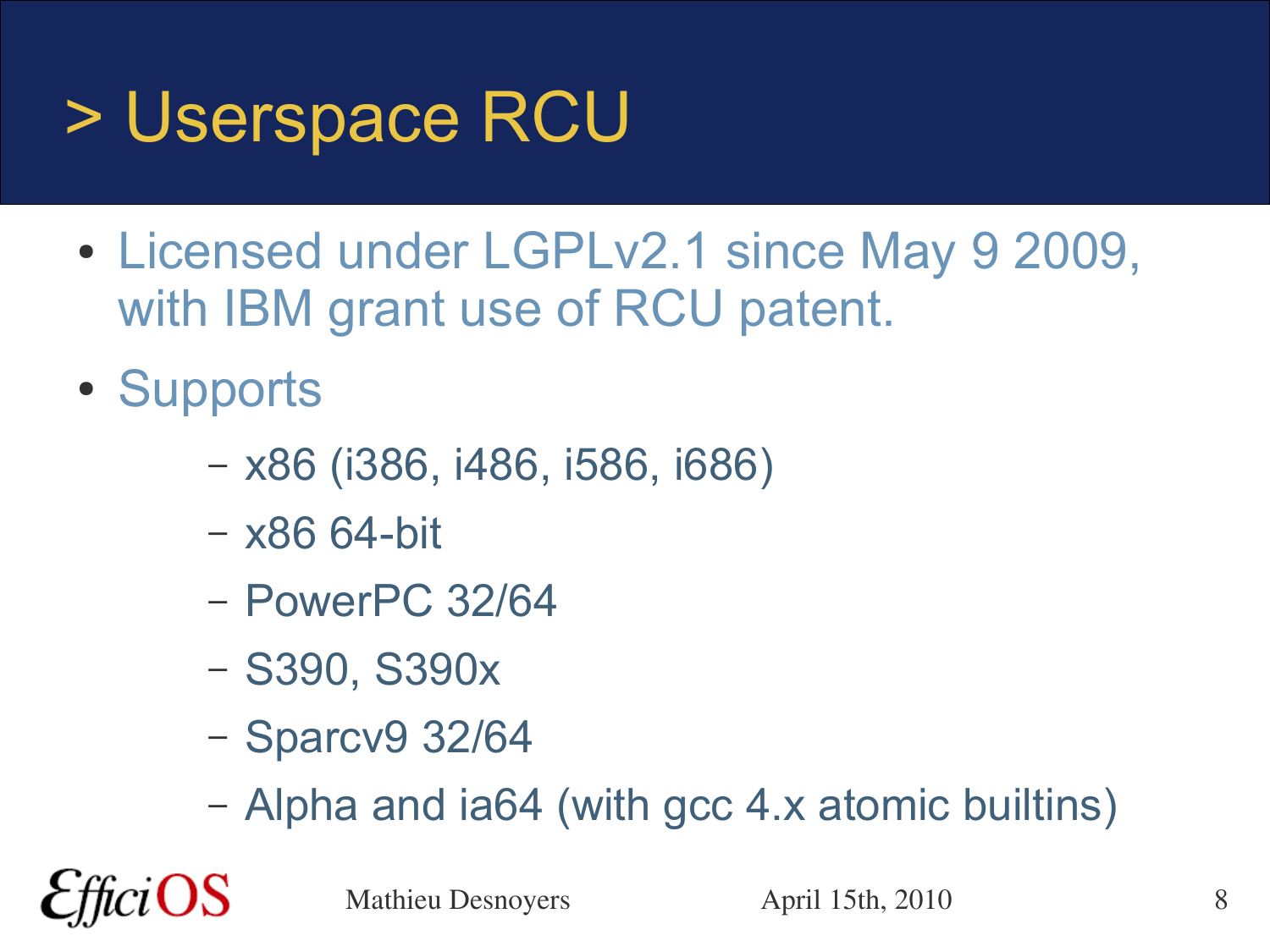#### > sys\_membarrier()

- Useful to Userspace RCU
- Asymmetric distribution of memory barrier cost using IPIs
	- Lightweight reader synchronization
- Currently x86, more architectures to come
- State: submitted

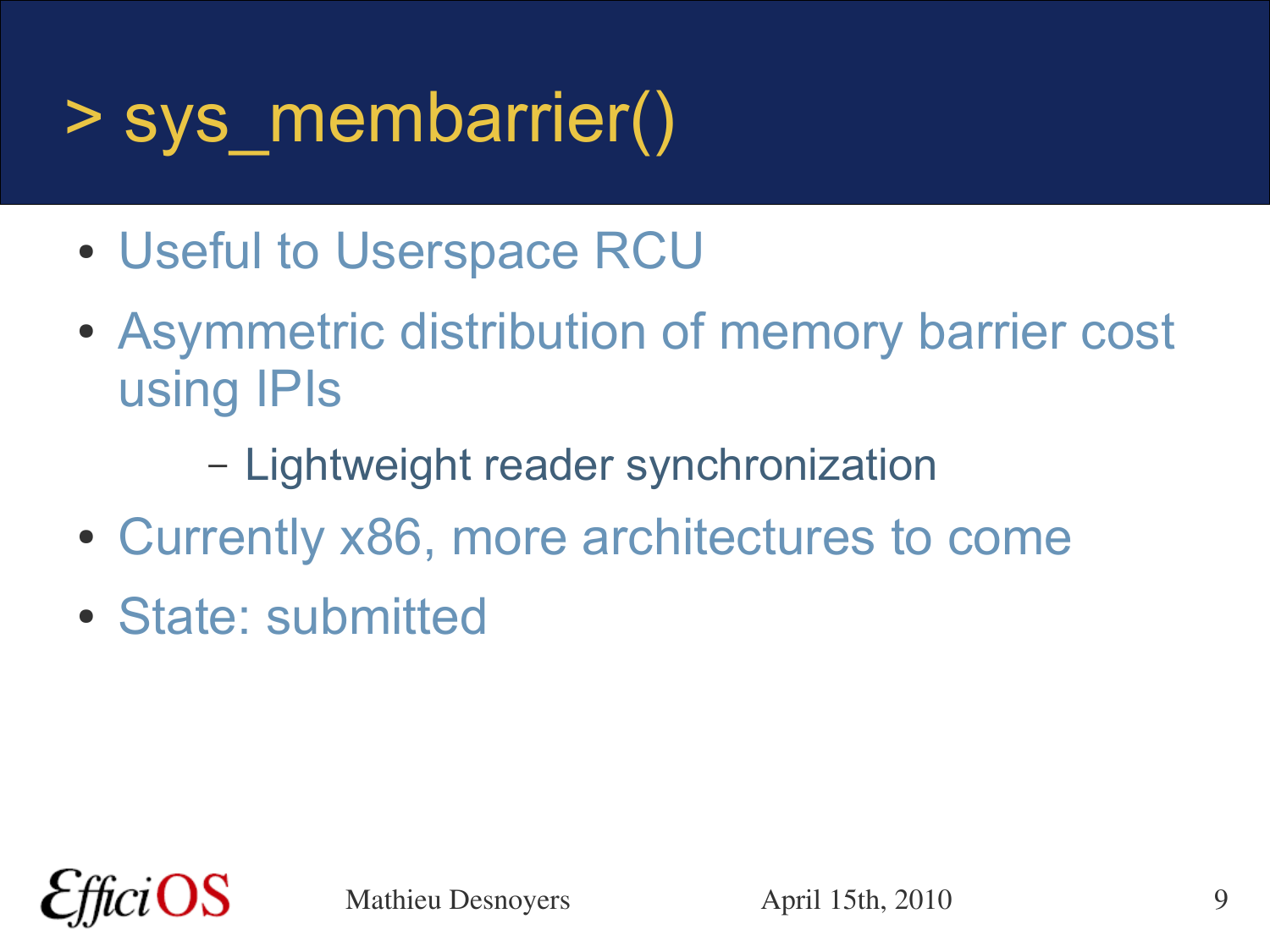### > State of kernel tracing in Linux

- Instrumentation
- Tracers

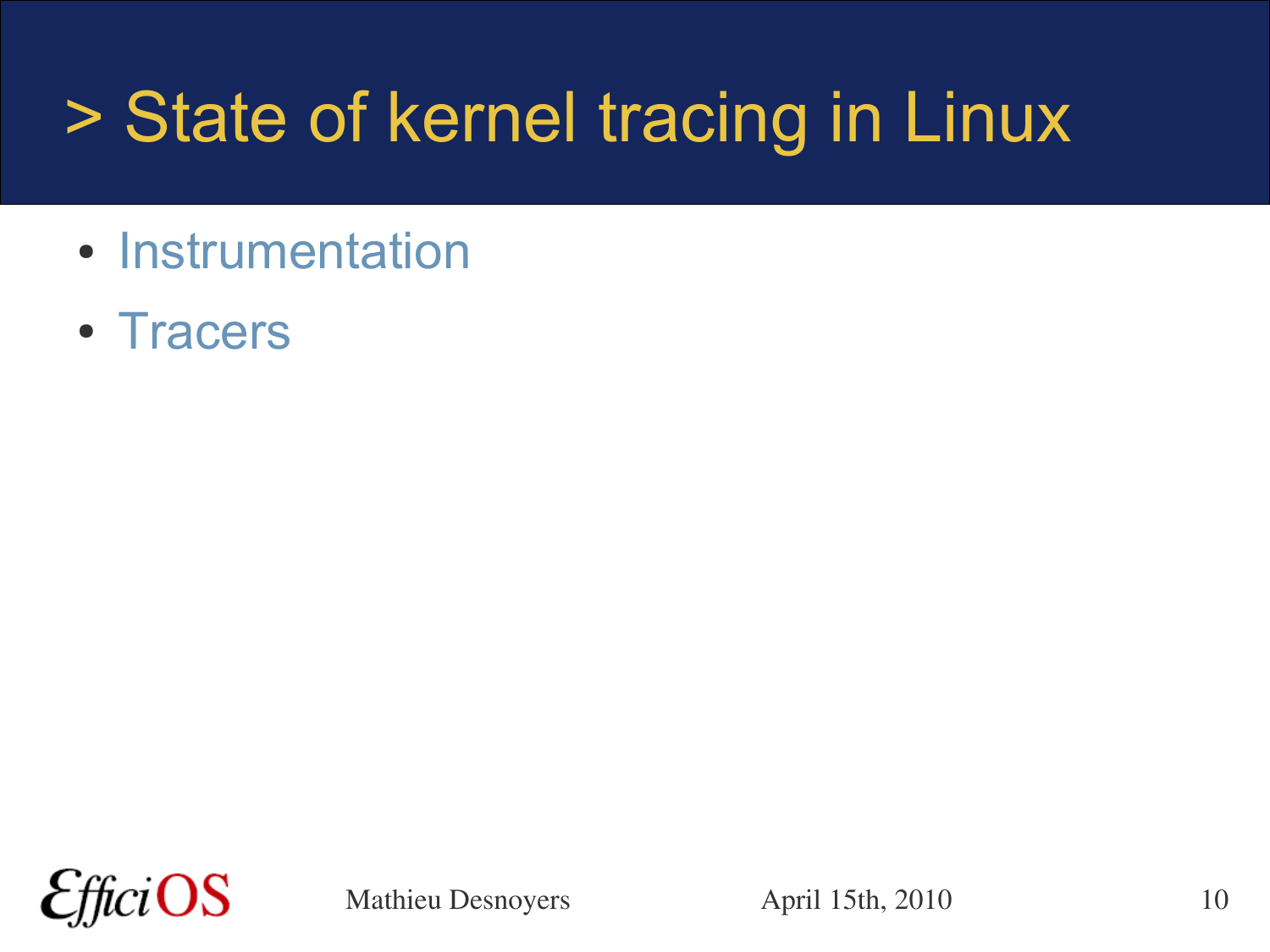## > State of Linux instrumentation

- Things are going very well
	- Tracepoints
		- Many subsystems instrumented
		- System call instrumentation
	- TRACE\_EVENT()
	- Dynamic Probes
	- Function Tracer
	- Performance Counters
- Interoperability

iOS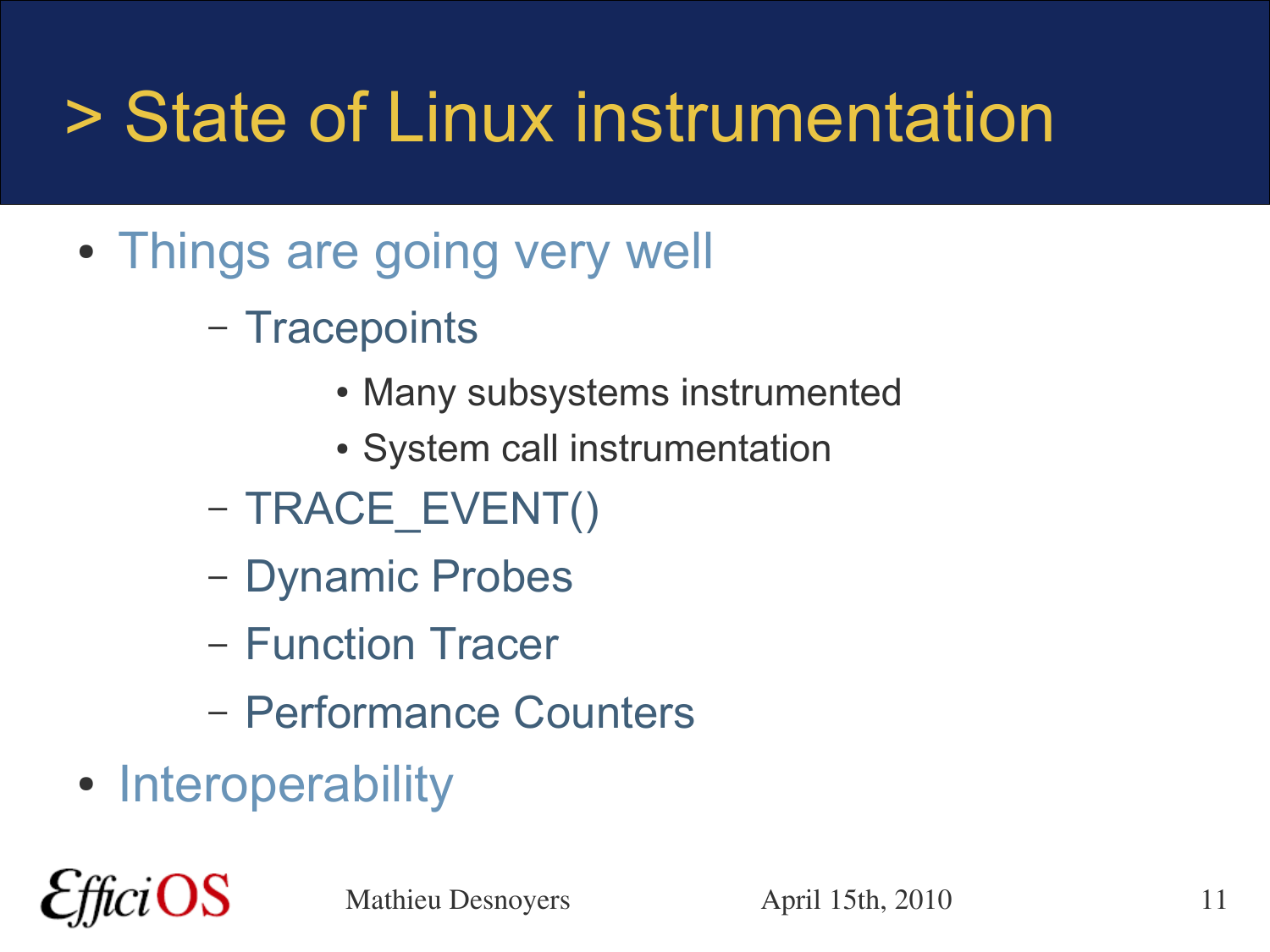#### > State of Linux tracers

- Ftrace, Perf
	- Opening the Linux kernel developer community to tracing
	- Centered on kernel developers requirements
	- Still missing the point for companies developing on top of Linux (end users)
		- Telecommunication companies
		- Embedded systems
		- Enterprise servers
		- And many many more .......................................



Mathieu Desnoyers April 15th, 2010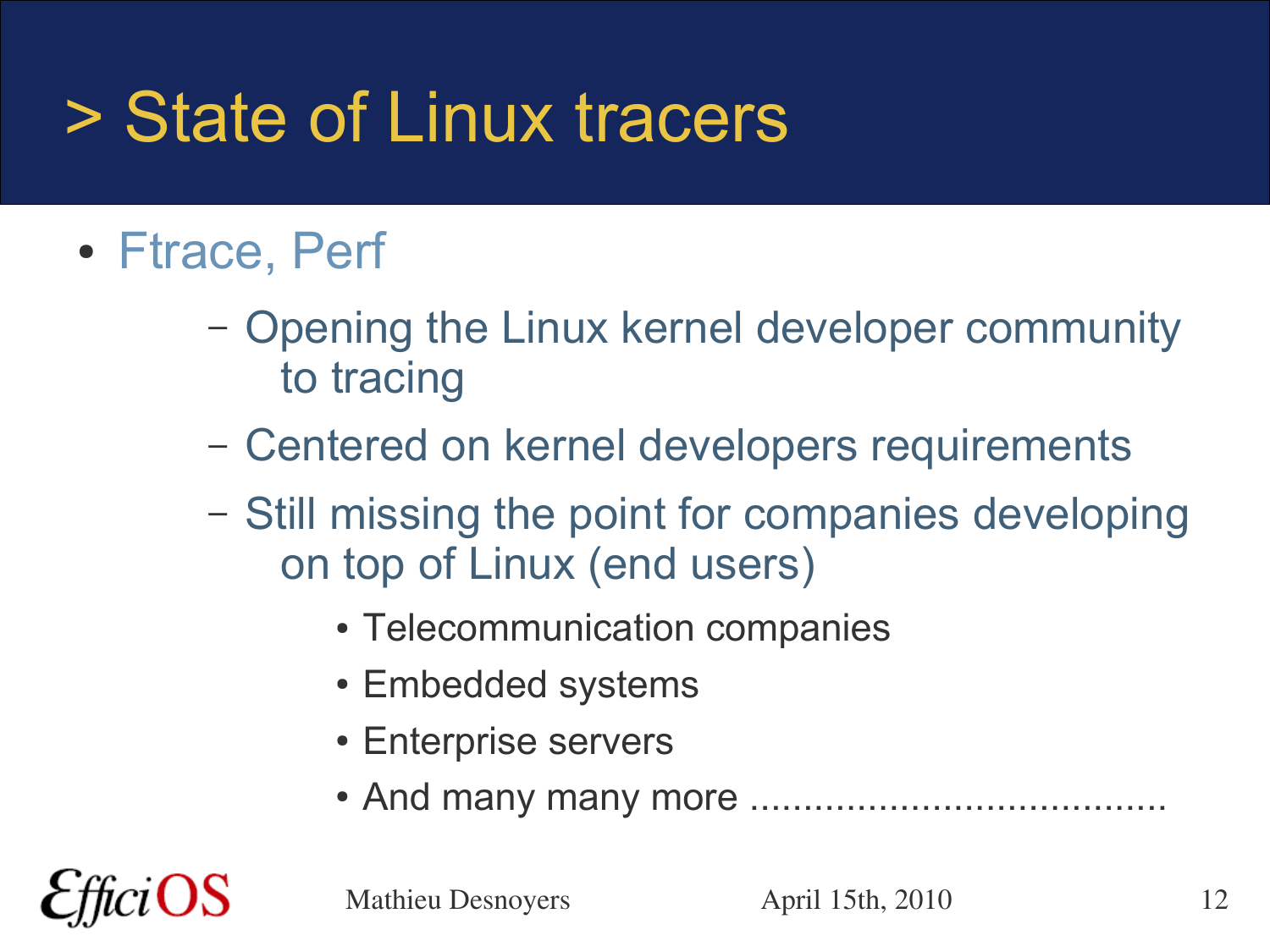### > User requirements (1)

Reflects the needs of the following users:

- Google
- IBM
- Ericsson
- Nokia
- Siemens
- Freescale
- Wind River
- Monta Vista
- Autodesk
- Cisco
- Mentor Graphics
- Texas Instruments

OS

Mathieu Desnoyers April 15th, 2010 13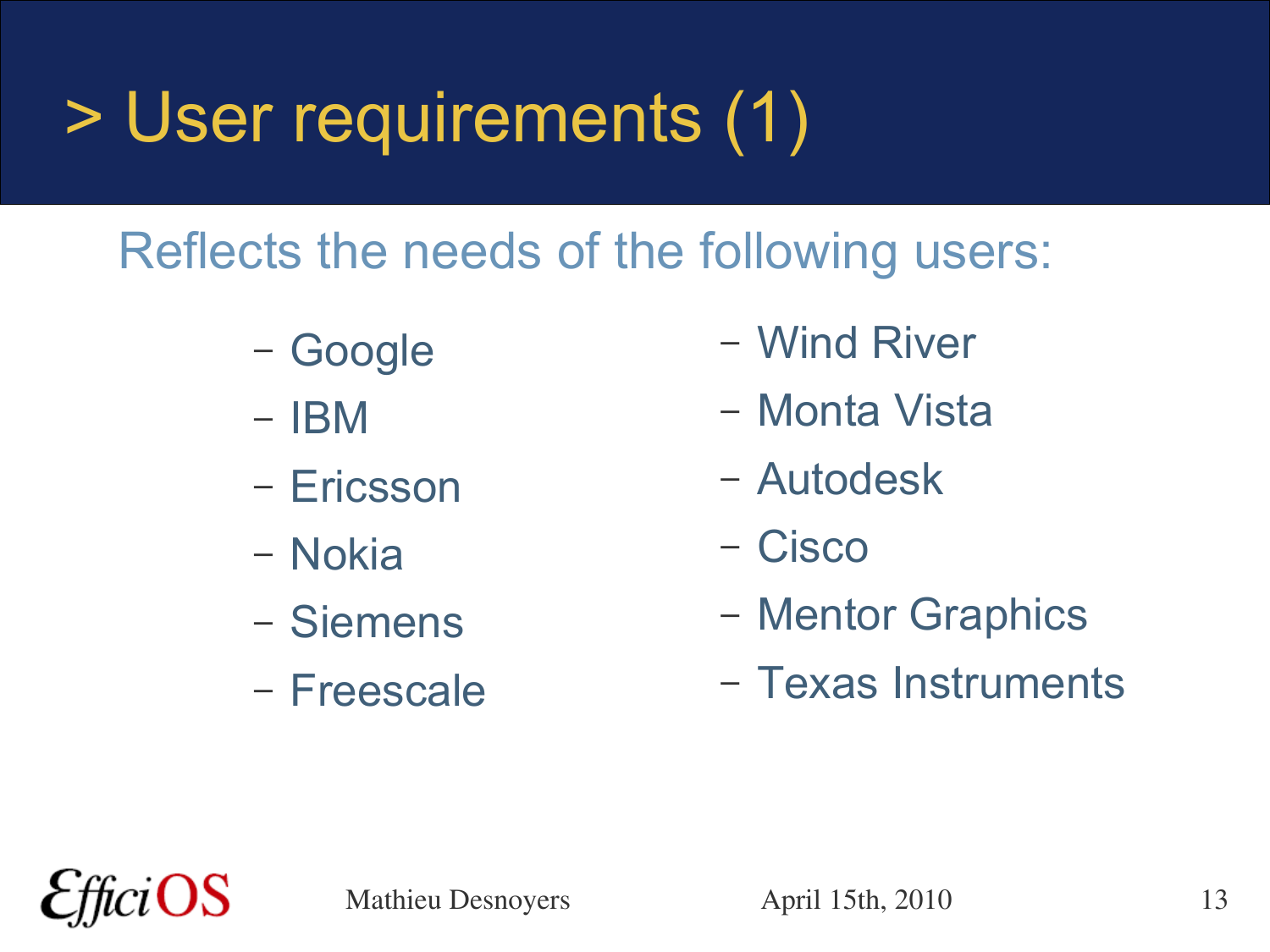## > User requirements (2)

- Compactness of traces
- Scalability to multi-core and multi-processor
- Low-overhead is key
- Production-grade tracer reliability

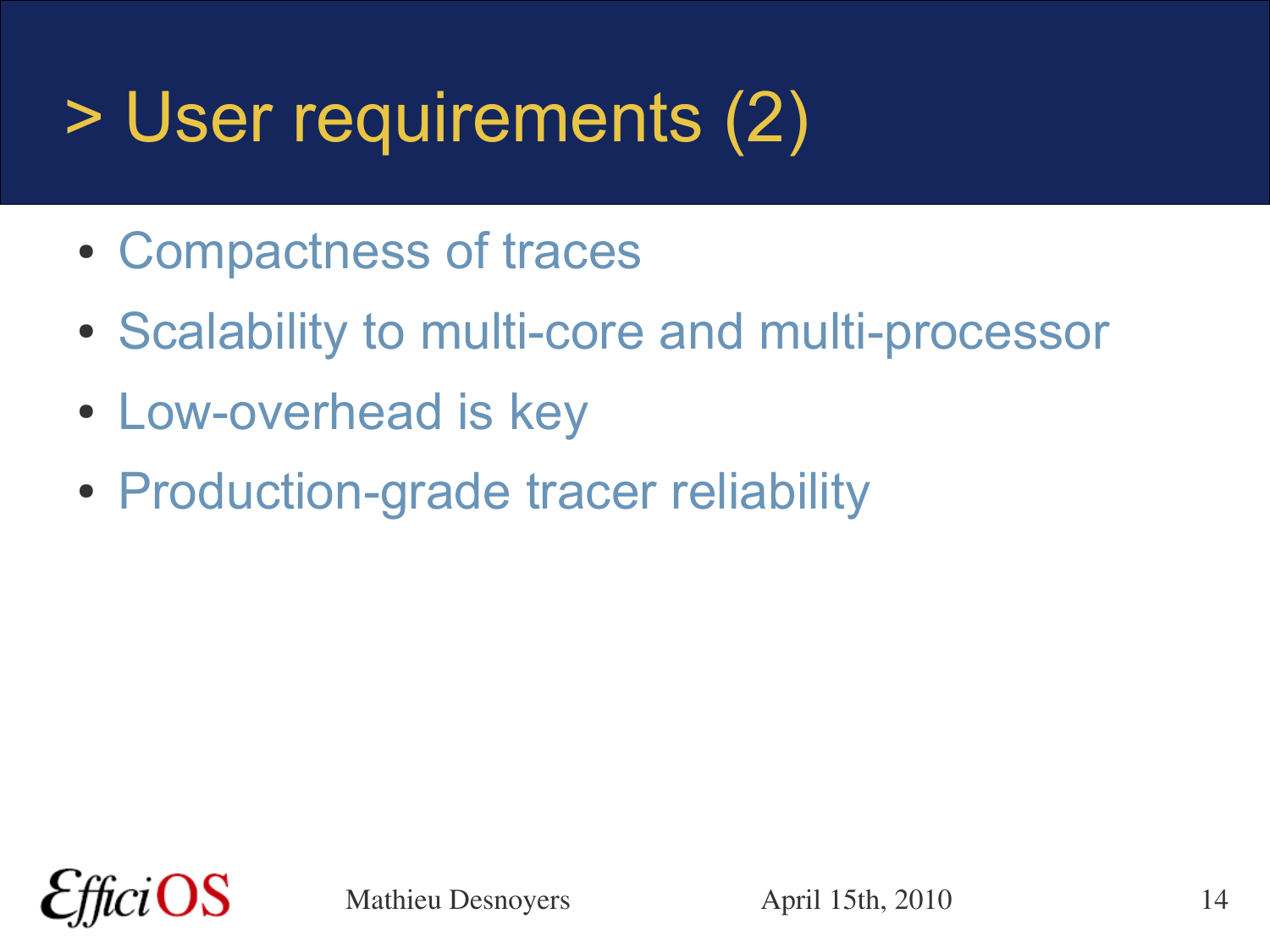## > User requirements (3)

- Heterogeneous environment support
	- Portability
	- Distinct host/target environment support
	- Management of multiple target kernel versions
	- No dependency on kernel image to analyze traces (traces contain complete information)

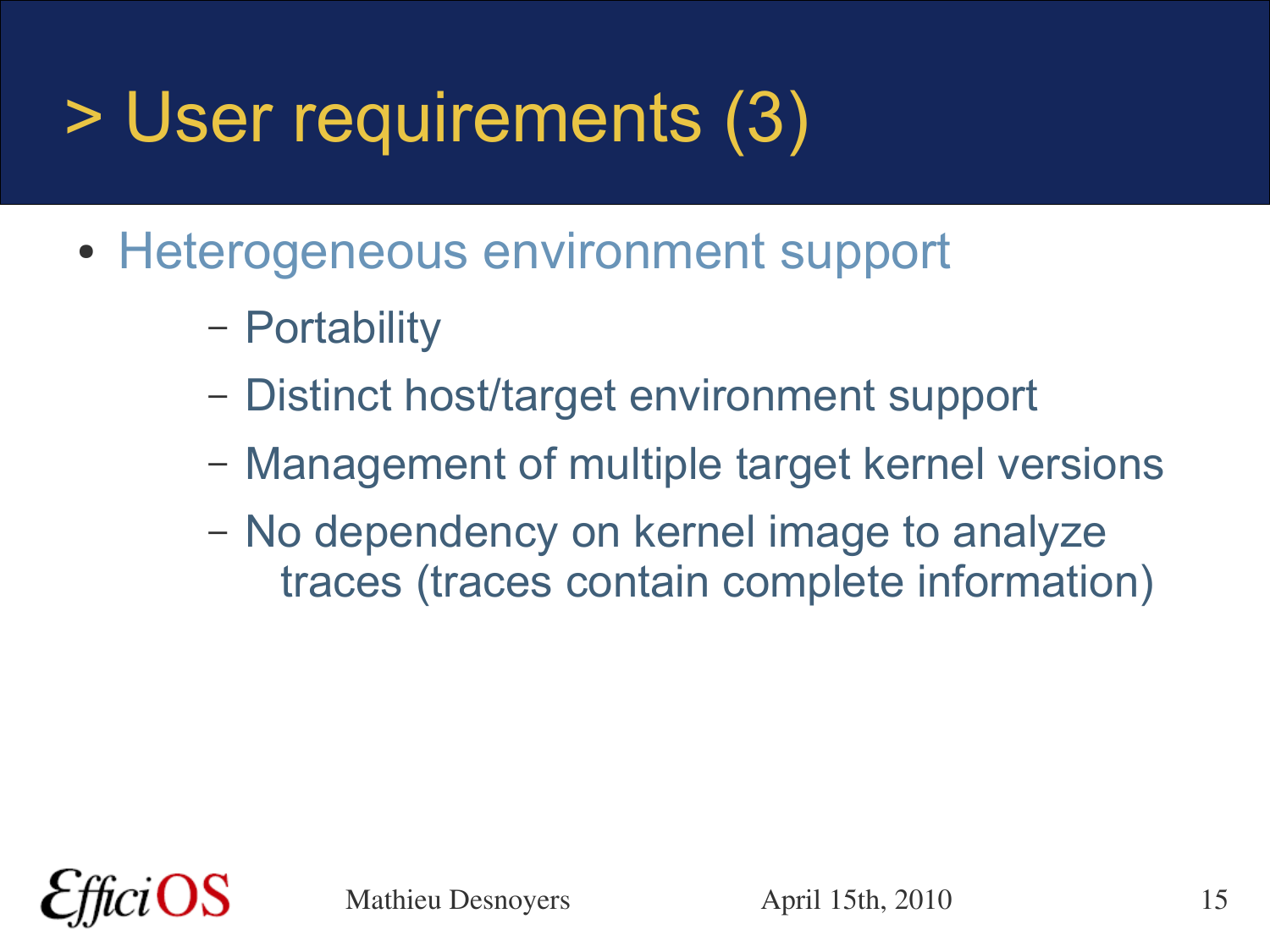## > User requirements (4)

- Network streaming support
- Live view/analysis of trace streams
- System-wide (kernel and user-space) traces
- Scalability of analysis tools to very large data sets

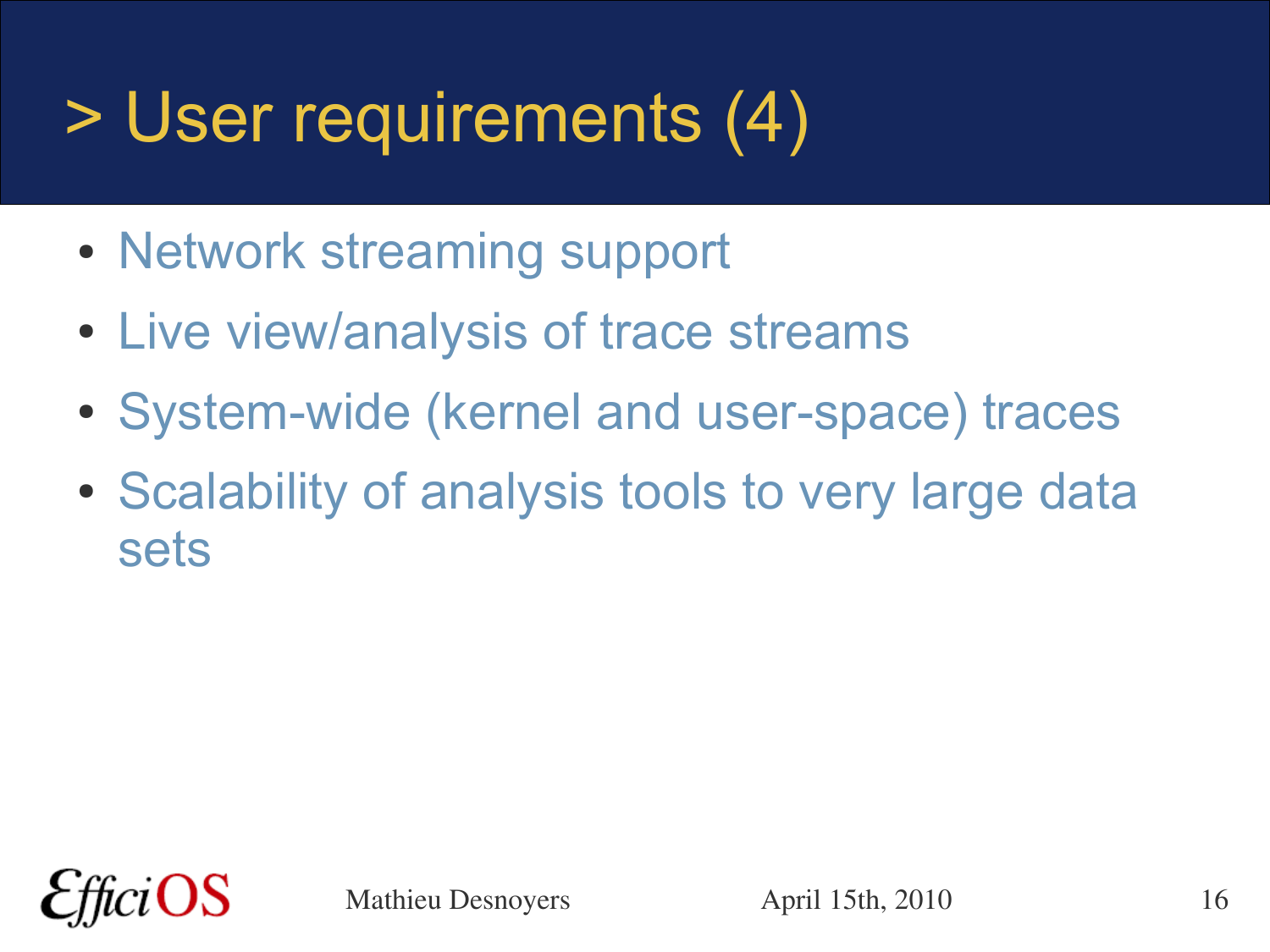## > Vertical vs Horizontal integration

- Vertical code integration
	- Changes the core kernel
	- Kernel-wide impact
	- Infrastructure must be common and shared
	- Requires piecewise integration
	- e.g. instrumentation, trace clock

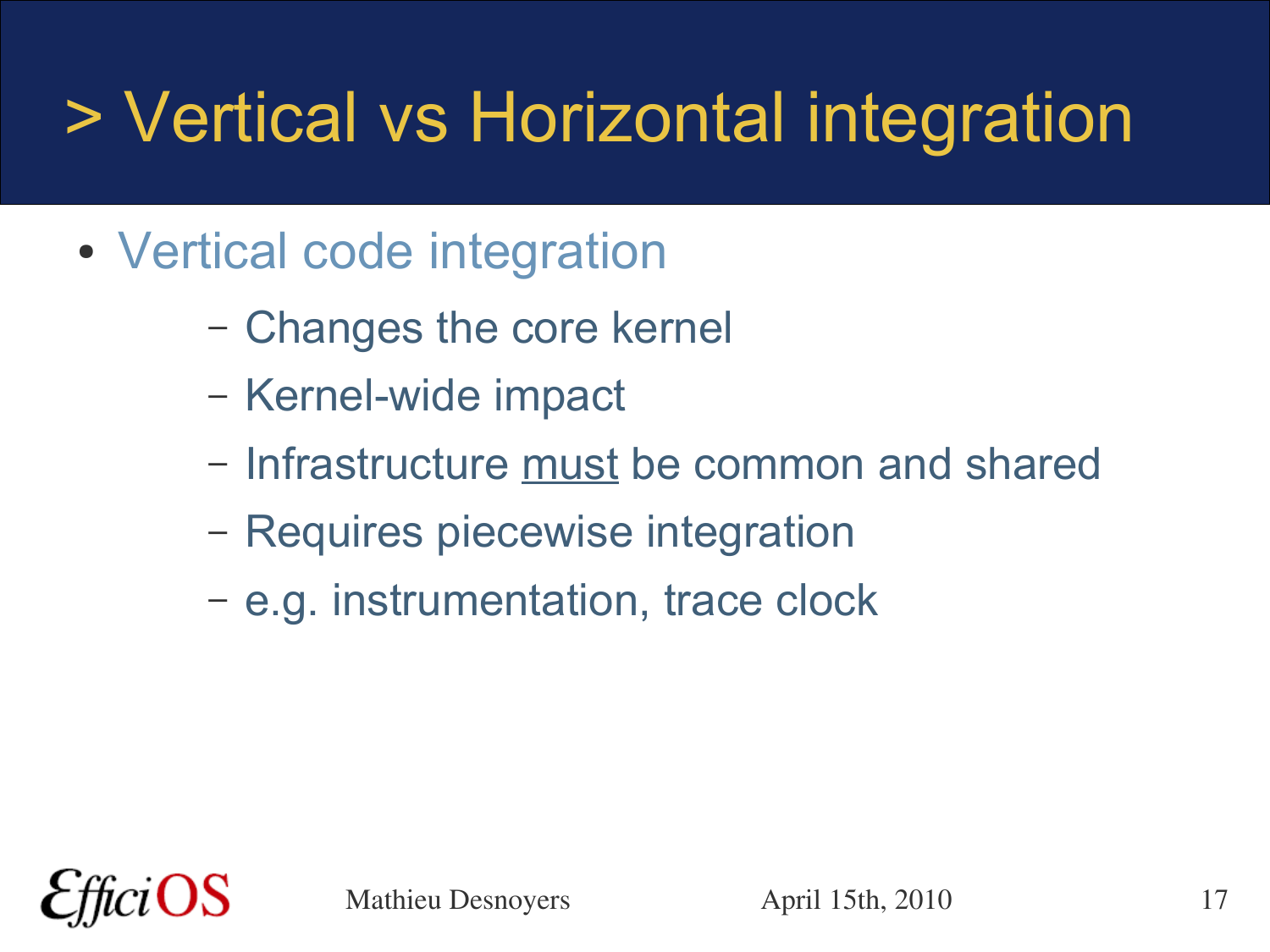## > Vertical vs Horizontal integration

- Horizontal integration
	- Stand-alone "driver" code
	- Localized impact
	- Infrastructure can be common and shared, but not necessarily
	- Factoring out and merging duplicated features can be done as needed, incrementally
	- e.g. tracer core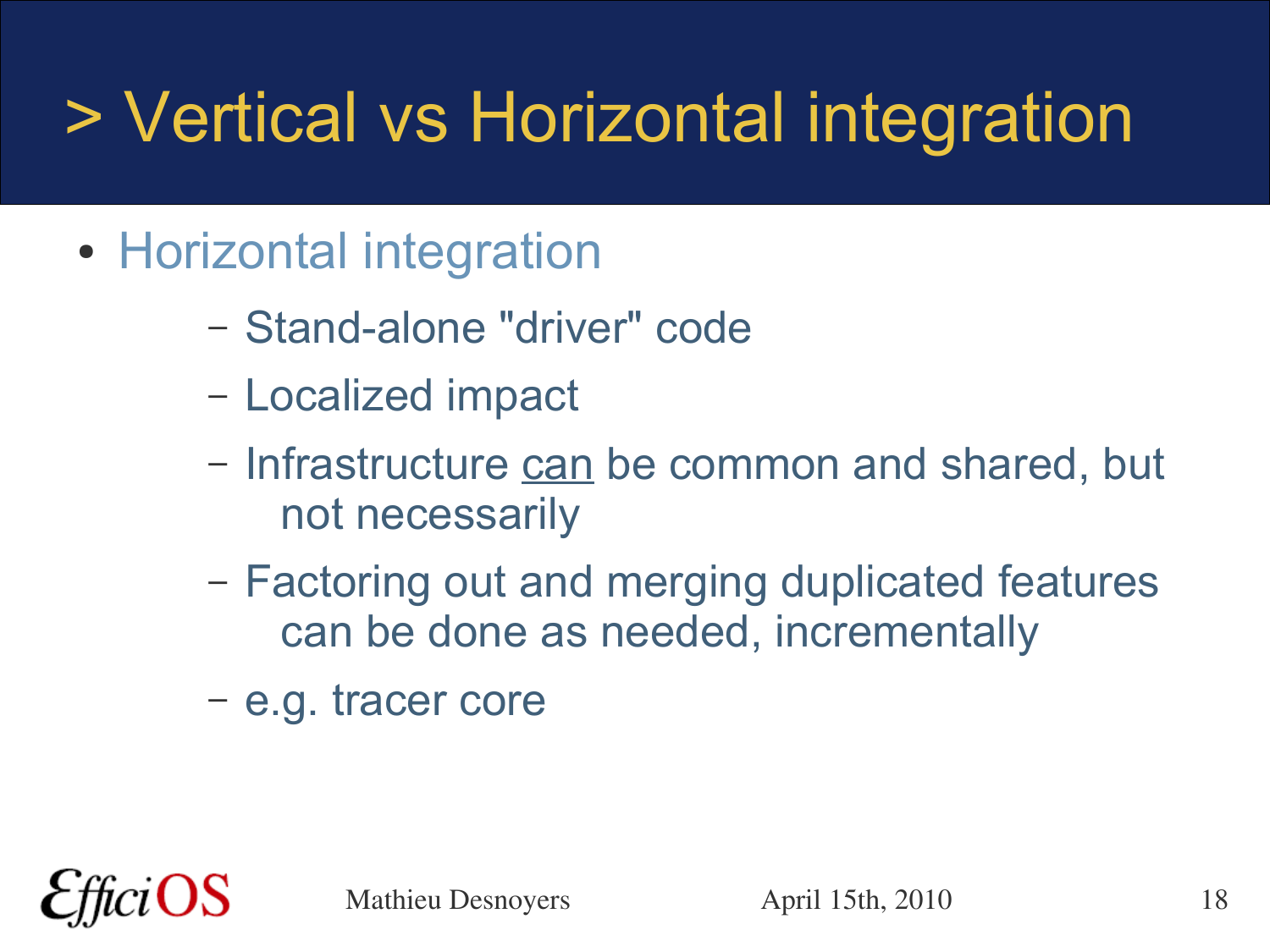## > LTTng tracer core

- Trace Session Management
- Information Channels Management
- Wait-Free Ring Buffer
- Ring Buffer Allocation
- Data Transport with splice()
- Kernel API

 $iOS$ 

• Userspace Interface (debugfs)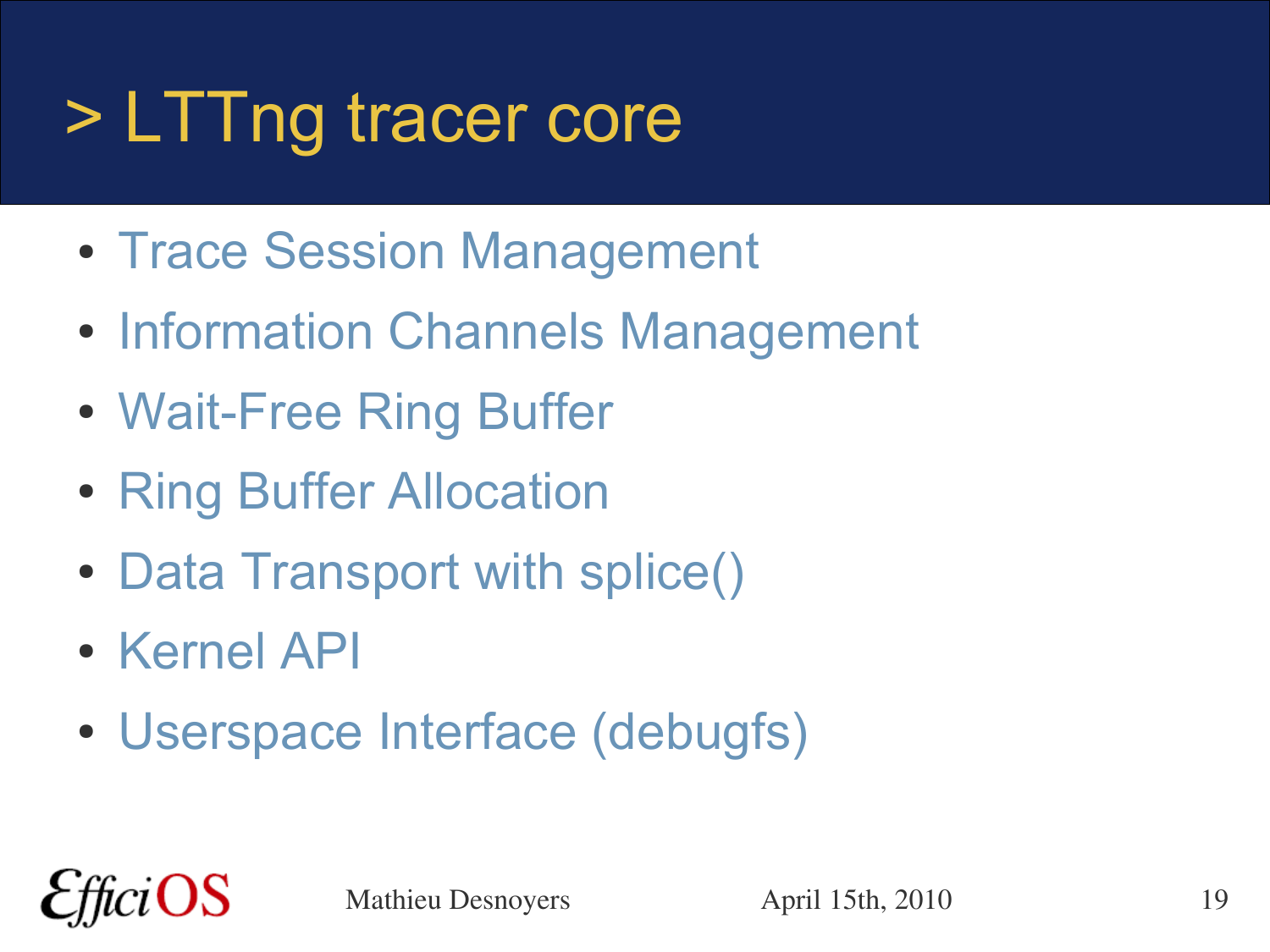## > LTTng roadmap for 2010

- Have the luxury to work full-time on LTTng mainlining in 2010
- Work undertaken in collaboration with
	- Ericsson, Nokia, Wind River, Freescale, Mentor Graphics, Monta Vista, Sony, CELF
- Plan

OS

- Vertical integration of static instrumentation and metadata
	- TRACE EVENT()
- Horizontal integration of the LTTng tracer core

Mathieu Desnoyers April 15th, 2010 20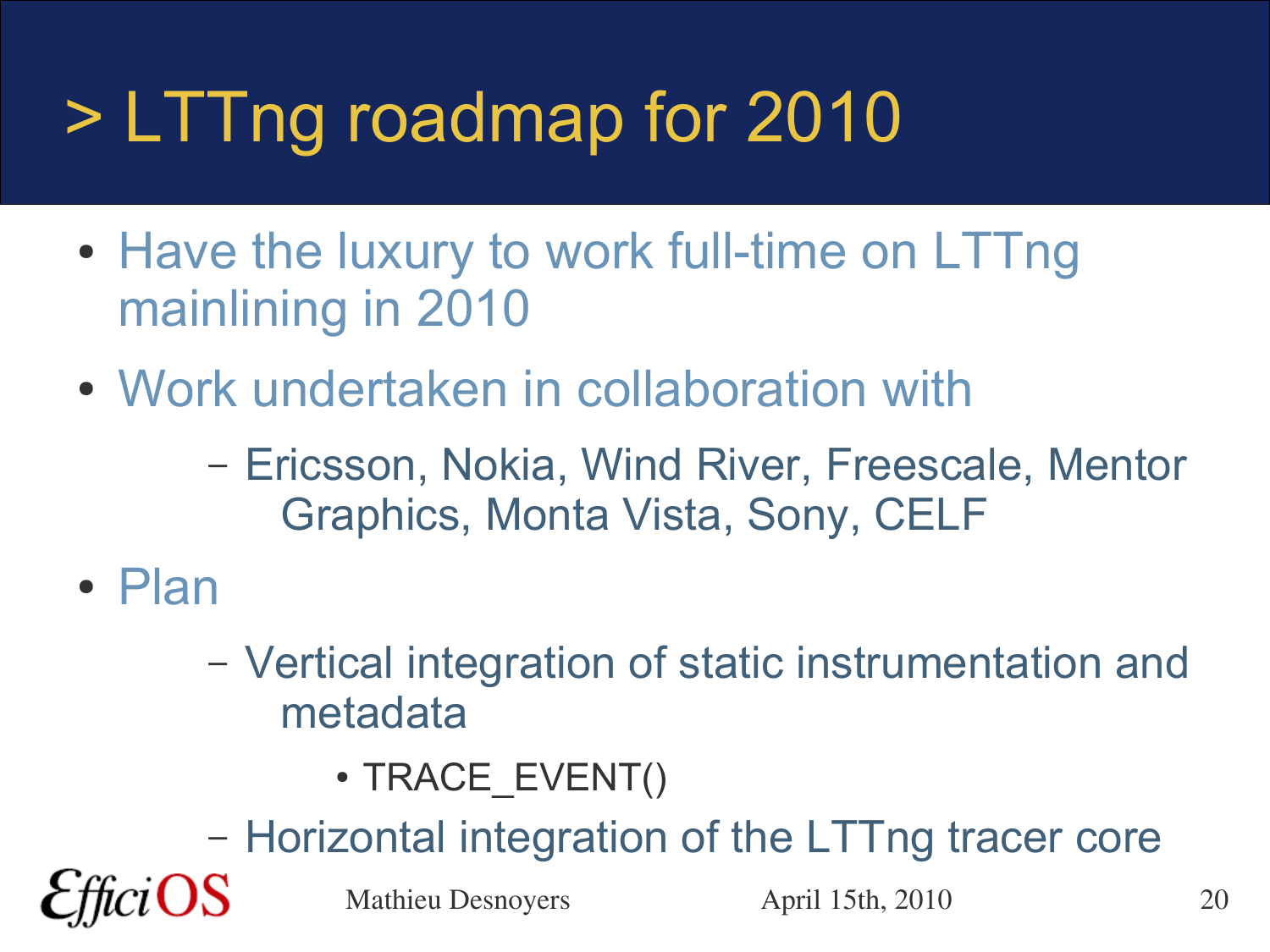## > LTTng core merge plan

- Cleanup of the lttng tree
- Extraction of the LTTng tracer core into approximately 50 patches
	- Create temporary branch **lttng-staging**
- Send piecewise (5 patches at a time) on LKML for review, with pointer to **lttng-staging**
	- Merge incrementally into branch **lttng-for-mainline**
- Git pull request when done with the whole branch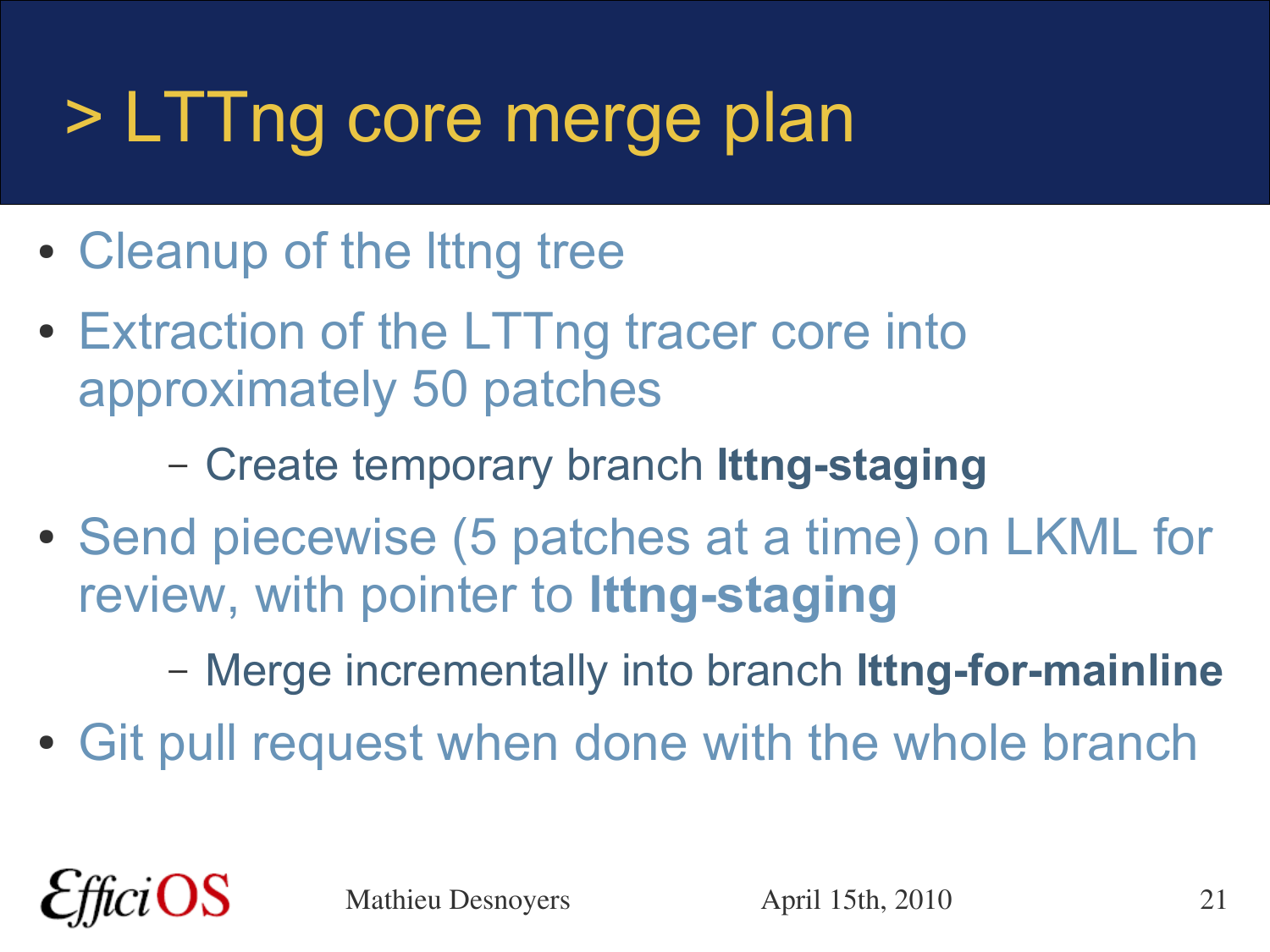## > Conclusion

- Linux instrumentation has made good progress in 2009
- Requirements differ between kernel developers and many Linux end-users
- Need for a kernel tracer fulfilling these user requirements